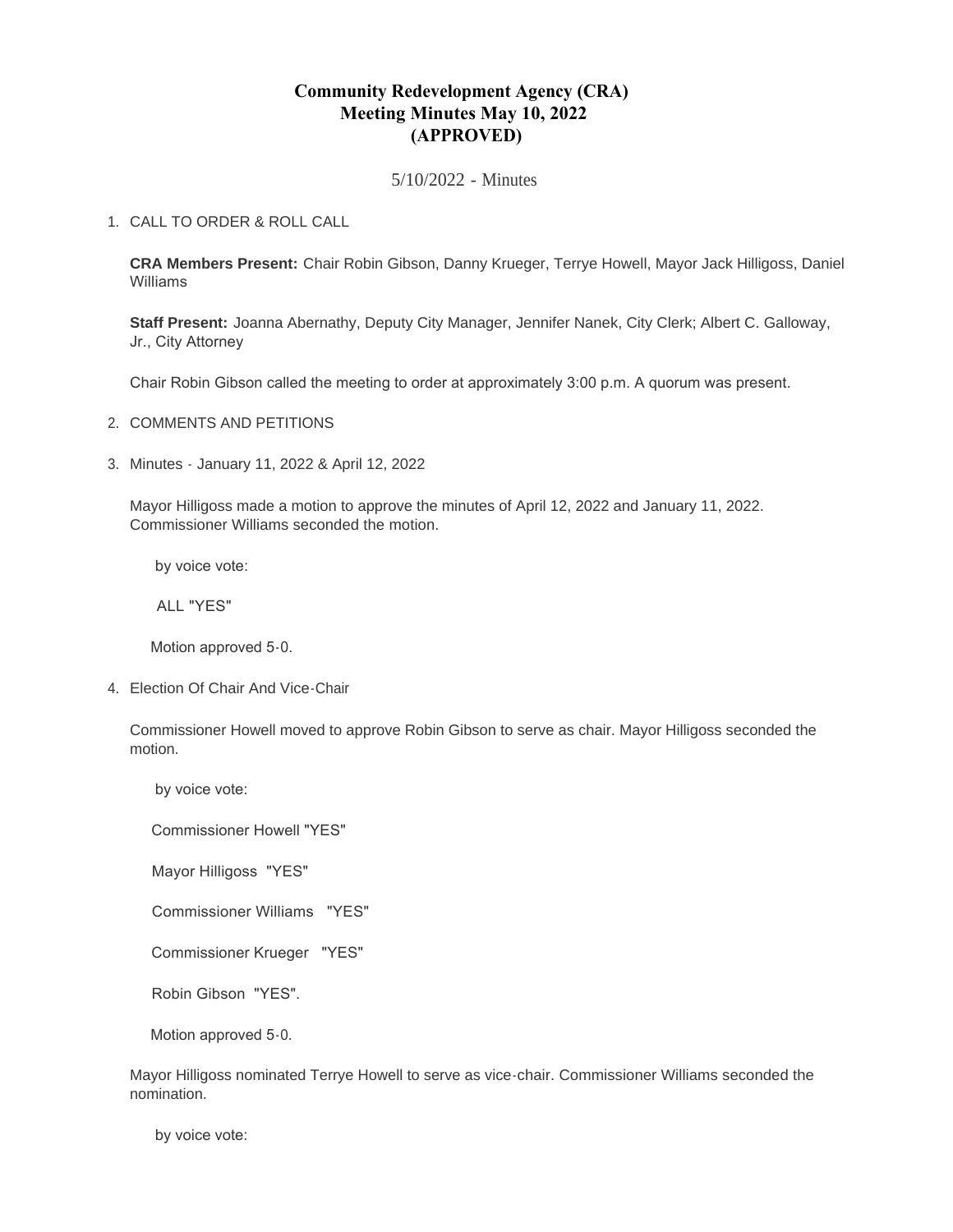Mayor Hilligoss "YES"

Commissioner Williams "YES"

Commissioner Krueger "YES"

Commissioner Howell "YES"

Robin Gibson "YES"

Motion approved 5-0.

5. Purchase Of The Property At The Corner Of Central Avenue And Highway 60

[Begin Agenda Memo]

**SYNOPSIS**: The purpose of this request is to consider the purchase of property owned by JAK Rentals LLC at 1130 W Highway 60.

**RECOMMENDATION** It is recommended that the CRA Board approve the following actions:

1. Authorize the purchase of the property at 1130 W Highway 60 for \$60,000. This property is identified by parcel number 273003000000032080.

2. Authorize the Executive Director of the CRA to sign a vacant land contract with the property owner.

**BACKGROUND** Over the past few years, city staff has attempted to purchase this property, but has not been successful. A new owner recently purchased the property, and met with staff to discuss development options and requirements. During this discussion, it was determined that there was interest in selling the property to the City. After subsequent discussions, an agreement was reached.

The parcel currently contains a 1,788 SF structure, and is in fair to poor condition. The site is also constrained, due to the lack of land available to comply with current parking space, buffering, and storm water management requirements.

Purchase of this property will meet the goals of the CRA to reduce slum and blight by removing this structure.

If approved, staff intends to pursue demolition, with the intent of eventually creating a gateway feature.

**FISCAL IMPACT** The CRA will pay \$60,000 to purchase the property at 1130 W Highway 60. Funds are available in the Strategic Development account.

**OTHER OPTIONS** Not accept CRA staff recommendation.

[End Agenda Memo]

Joanna Abernathy, Deputy City Manager, reviewed this item.

Chair Robin Gibson asked to confirm that the building to be demolished is the concrete one on the property. Darrell Starling, CRA Coordinator, confirmed this. He shared a picture of the building and ideas for the planned gateway.

Chair Gibson asked who the current owner is. Mr. Starling said Kevin Kitto.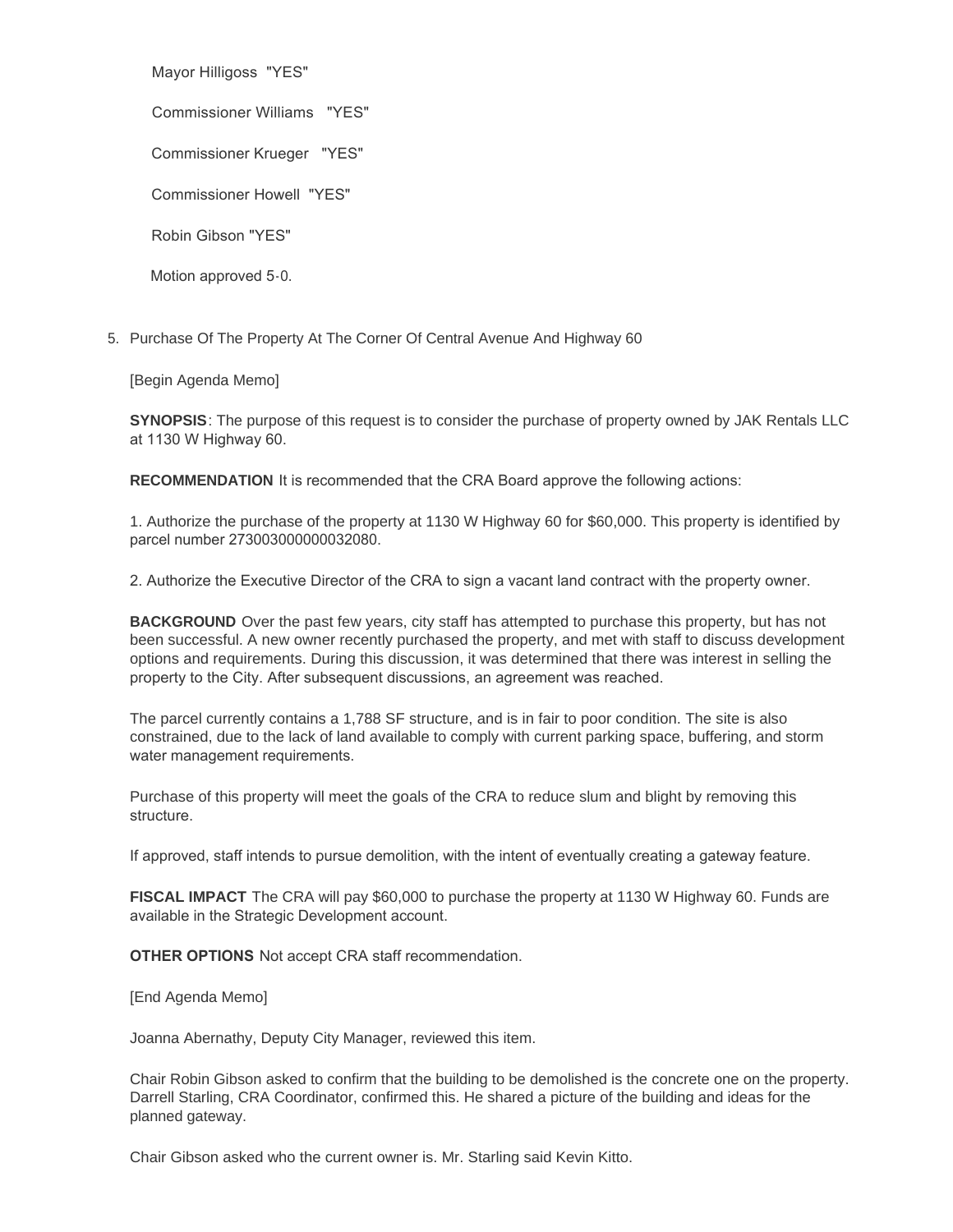Mark Bennett, Development Services Director, explained that there is not much one can do with the property so Mr. Kitto was willing to sell it to the City as this has long been a goal of the City to acquire this property. Chair Gibson said it is perfect for a gateway.

Commissioner Howell asked if we will have to demolish the building. Mr. Bennett said yes. Commissioner Howell estimated a cost of about \$10,000. Then the gateway will be a cost.

Chair Gibson asked how much the owner has in it. Mr. Bennett said it was purchased for approximately \$40,000 and the owner put some money in it. Mr. Bennett shared that the City has been trying to get this property for some time.

Commissioner Williams asked if we negotiated the price. Mr. Bennett said staff felt it was a good opportunity.

Chair Gibson said it has that value for us. Commissioner Howell said that is a lot of money but we need it for a reason.

Commissioner Krueger said he would have preferred if we made a counter offer. We want it but we shouldn't pay premium for it. Chair Gibson asked if Kitto would accept \$55,000. Mr. Bennett said he didn't know. This was an opportunity for the City. Chair Gibson said we do have an obligation to the taxpayer.

Commissioner Williams asked Mr. Bennett his recommendation. Mr. Bennett said we should move forward and acquire the property, control it and improve it. Let's not wait another 10 years to get this.

Mayor Hilligoss said that is the entrance to the City a high level priority.

Mayor Hilligoss made a motion to purchase the property. Commissioner Howell seconded the motion.

By Roll Call vote:

Mayor Hilligoss "YES"

Commissioner Howell "YES"

Commissioner Krueger "YES"

Commissioner Williams "YES"

Chair Robin Gibson "YES"

Motion approved 5-0.

6. Sale Of CRA Property On 0 B Street

[Begin Agenda Memo]

**SYNOPSIS:** The purpose of this request is to consider the sale of the CRA property located at 0 B Street to Florida Development Corporation (FDC) for \$4000.

**RECOMMENDATION** It is recommended the CRA Board consider the following action(s)

1. The CRA Board authorize the sale of the CRA property at 0 B Street to FDC for \$4,000. Property number: 272935879000001210.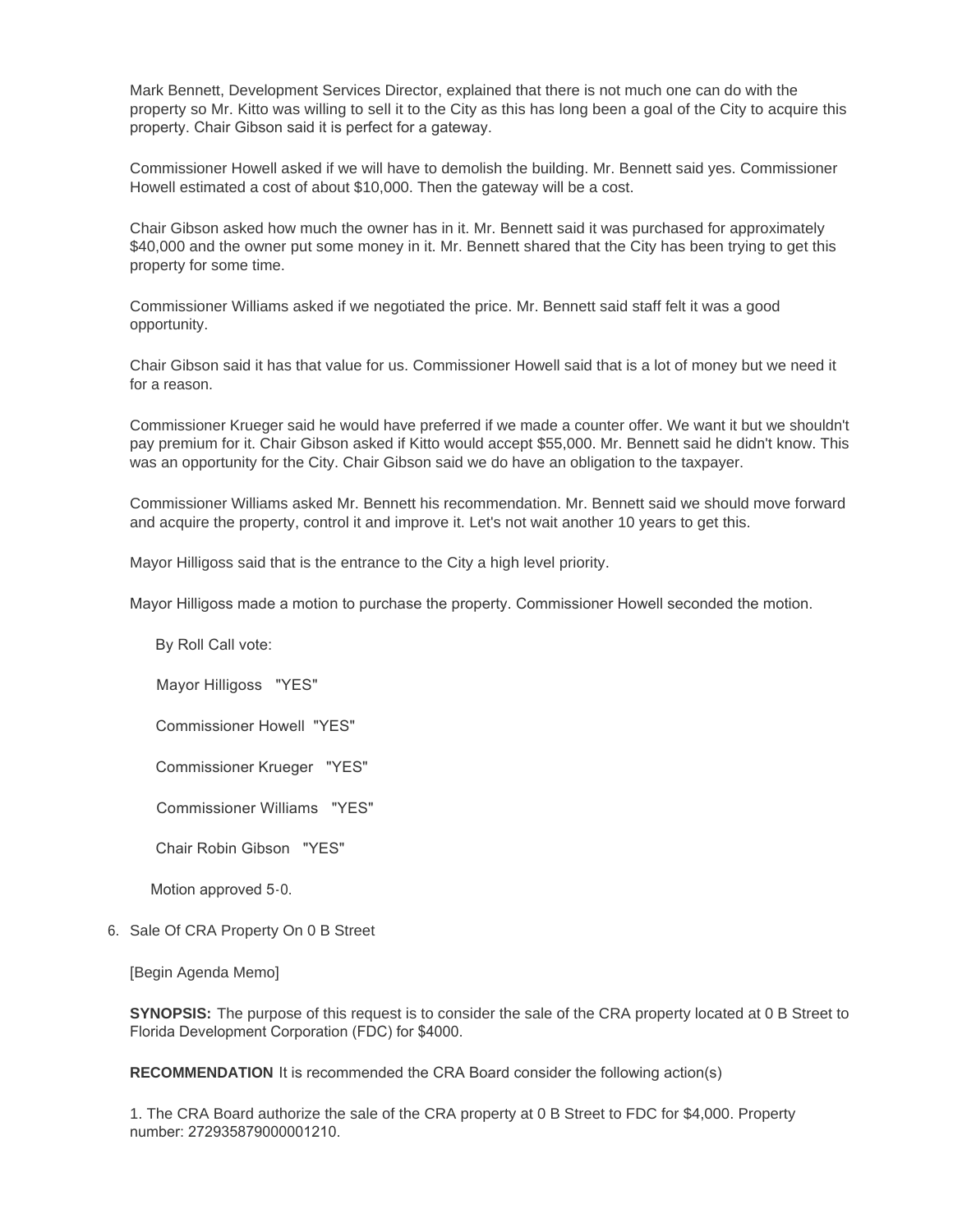2. Authorize the Executive Director of the CRA to sign a vacant land contract with the contingency that the development agreement must be executed prior to closing.

3. Authorize the Executive Director of the CRA to enter into a developer's agreement and at said agreement shall include, at a minimum, a reverter clause and project timeline.

**BACKGROUND** At the August 2021 CRA Board meeting, the Board accepted the bid from FDC for the property at 0 B Street to encourage redevelopment in the Lincoln avenue business district. FDC submitted plans to build LINC Plaza, a mixed use building that would house two commercial rental spaces and six 2 bedroom and 1 bath affordable housing units. On March 18, 2022, the CRA advertised a Request for Proposal (RFP) 22-508 for 0 B Street (Lot 21). The intent of the RFP was to offer the property for sale to construct a parking lot to support residents and patrons of businesses on Lincoln Avenue. The Ranking Committee reviewed the one proposal submitted, and recommends that the CRA Board accept the bid from FDC. This is based on the company's plan is to construct a 6,700 SF parking lot at the proposed property.

## **LAKE WALES CONNECTED PLAN ACTION STEPS**

#### **Action # 30 Description Work with investors to develop a multi-tenant building on Lincoln Ave**

**FLORIDA DEVELOPMENT CORPORATION** Florida Development Corp, Inc. (FDC) is a progressive real estate development company founded in 2016. Its founders have over 60 years of collective experience in affordable housing development, community & economic development, weatherization, financial and project management. Their projects include numerous new construction homes, multi family, weatherization and single-family rehabilitation projects, and an adaptive reuse of a commercial building for a PPE (Personal Protective Equipment) manufacturing company. Their most recent project is the building of a single-family residence on Lot 19; just south of the B Street Lot 22 they were awarded. FDC has provided services to municipalities, and nonprofit organizations in Hillsborough, Pasco, Polk and Orange Counties as well as various areas throughout Central and Western Florida.

**OTHER OPTIONS** Not accept CRA staff recommendation.

[End Agenda Memo]

Joanna Abernathy, Deputy City Manager, reviewed this item.

Commissioner Howell made a motion to approve the sale. Commissioner Williams seconded the motion.

by roll call vote:

Commissioner Howell "YES"

Commissioner Williams "YES"

Commissioner Krueger "YES"

Mayor Hilligoss "YES"

Chair Gibson "YES"

Motion approved 5-0.

#### 7. EXECUTIVE DIRECTOR'S REPORT

Commissioner Krueger said we should always try and get the best deal in selling or buying property and to try and negotiate no matter how much we could use the property. Chair Gibson agreed.